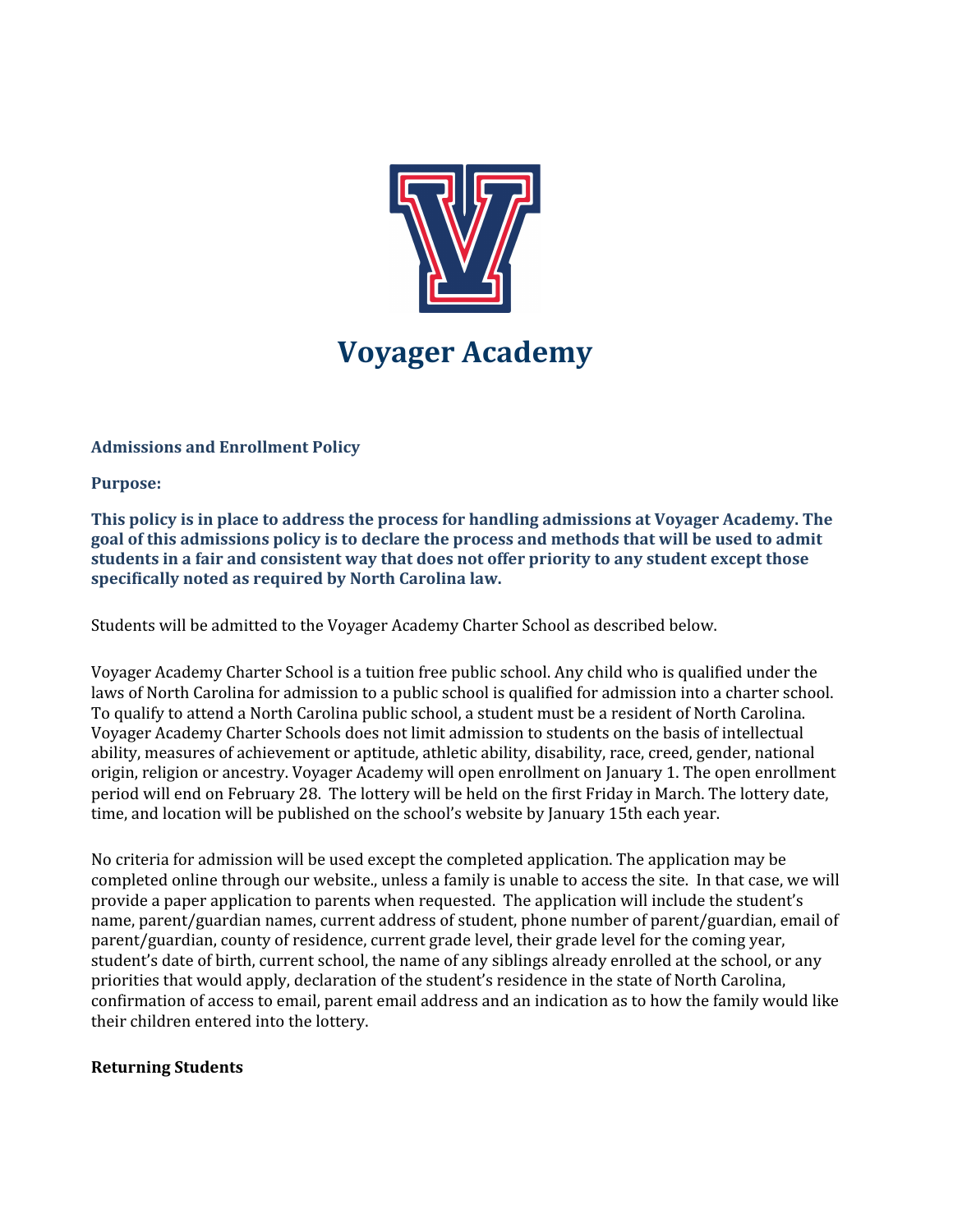Current students at Voyager Academy will not be required to re-enroll. They will be asked to sign a letter of intent for the coming year to allow the school to plan accordingly for the lottery.

## **Grade Level for the Lottery Application**

Parents will be asked to confirm both their student's current grade as well as the grade for the coming year. Parents may not choose which grade they would like their child enrolled in for the coming year, they must enter the actual current grade and the next year's grade as confirmation. Parents wishing to have their child considered for retention or promotion must still submit their student for the subsequent grade level and then if admitted the student will be evaluated by the Managing Director and School Principal before a retention or promotion decision is made. If the student's current school recommends a student for retention or promotion and has it documented in the student's file, the student will be moved to the appropriate grade if they have been admitted to school and will retain enrollment status with School. If the student is on the waitlist at the time the retention or promotion decision is made, they will be moved to the correct grade level and placed on the waitlist of their new grade based on the number they were pulled during the lottery.

Application and Enrollment Process

During each period of enrollment, Voyager Academy will accept applications for new students. Once enrolled, students are not required to enroll in subsequent enrollment periods. In order to properly plan, the school will routinely inquire of parents through a letter of intent to ascertain if students will return to Voyager Academy the following year. Applications for new students can be completed on the school website and paper copies available at each school.

During the enrollment period, Voyager Academy shall enroll an eligible student who submits an application, unless the number of applications exceeds the capacity of the program, class, grade level, or building. If the number of applications exceeds the number of available spaces, a lottery will be held to fill vacant seats for the next school year. After seats are filled, the lottery drawing will continue to determine the order of a waiting list. Current year waiting lists dissolve when the next enrollment period begins.

Lottery procedures will comply with the North Carolina Open Meetings Law provided in G.S.143-218.10(a). The school will publicize the date, time, and location of the meeting and allow anyone to attend.

Applicants drawn during the lottery process and before May 15 must reply to accept or decline admission to Voyager Academy and complete all enrollment paperwork within 10-business days. If a student is admitted after May 15, they will have 3 business days to accept or decline enrollment and complete all enrollment paperwork. If a student is admitted after July 15, they will have 2 business days to accept or decline admission to Voyager Academy and complete all enrollment paperwork. Should a parent decline the enrollment offer or not respond before the deadline, the school may offer admission to the next name on that specific grade's waiting list.

#### **Enrollment Priorities**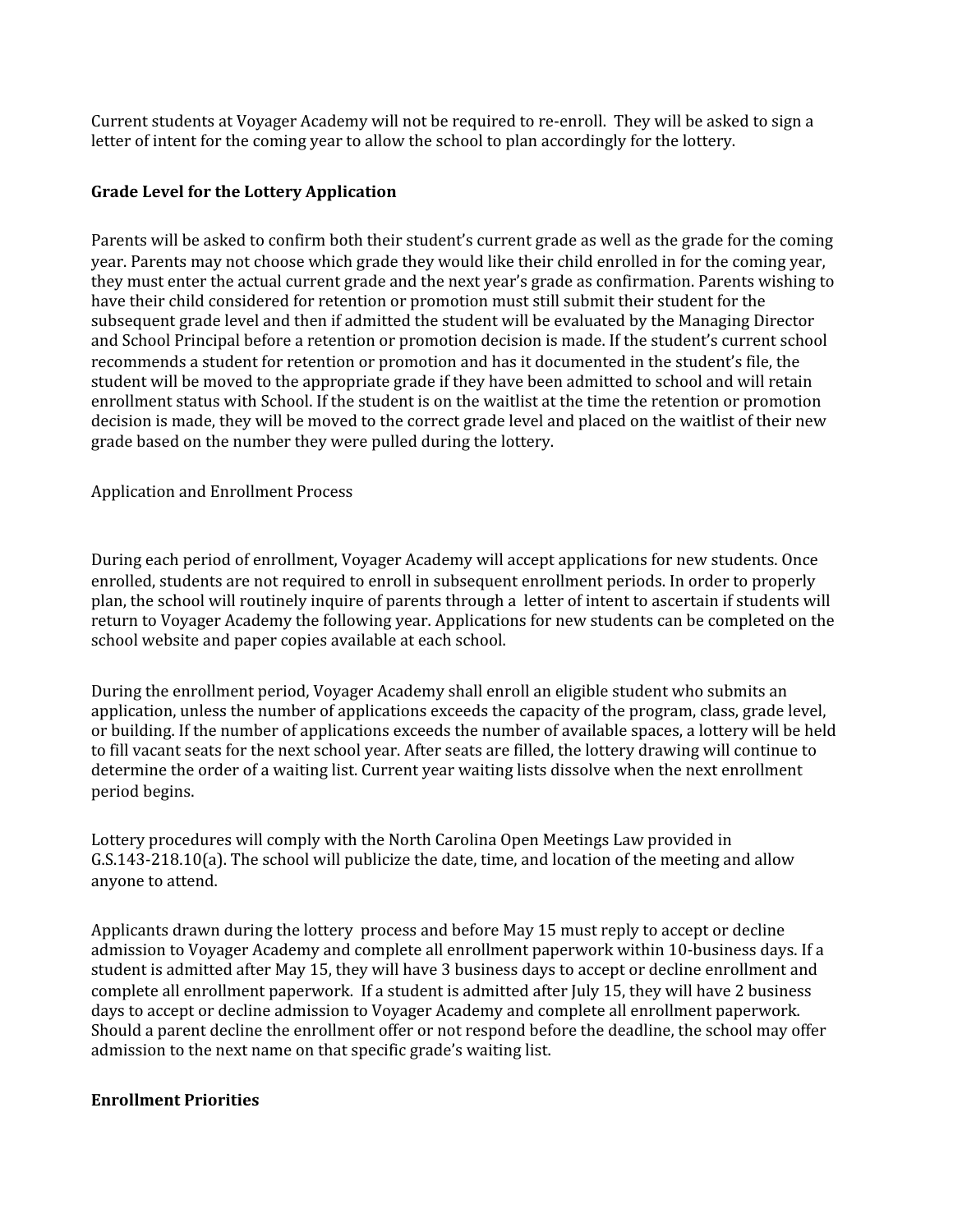Voyager Academy Charter School may give enrollment priority in certain instances as stated in G.S. 115C-238.29F(g). The Board had decided to offer the following enrollment priorities and will implement them in the order and manner described below:

1) Children of full-time staff, so long as that total does not exceed 15% of the school's enrollment (unless a waiver is sought from the State Board of Education).

2) Siblings of currently enrolled students who were admitted to the school in a previous year. The law defines sibling to include "half siblings, step siblings, and children residing in a family foster home."

3) Siblings of students that completed the highest grade level of the charter school and were enrolled in at least 4 grades offered by the school (or the maximum number of grades offered by the school);

4) A student that was previously enrolled in the charter school but left to participate in an academic study abroad program, a competitive admission residential program, or due to vocational opportunities for the student's parents. For this to occur, the child must have been enrolled at the charter school within the previous two school years.

5)Children of Voyager Academy Board Of Directors, so long as that total does not exceed 15% of the school's enrollment (unless a waiver is sought from the State Board of Education).

Siblings: It is the intent of Voyager Academy to support families and create school community. All families with siblings of currently enrolled students must submit an application. Siblings of enrolled students will receive priority for admission during the lottery process if their applications are received by the designated deadline.

If multiple birth siblings apply for admission to a charter school and a lottery is needed under G.S.  $115C-238.29(g)$ , (2), the charter school shall enter one surname into the lottery to represent all of the multiple birth siblings. If the surname of the multiple birth siblings is selected, then all of the multiple birth siblings shall be admitted.

## **School's Right to Refuse Enrollment**

School reserves the right to refuse to enroll any student currently under a term of expulsion or suspension by his or her school until that term is over.

School reserves the right to refuse to enroll a student if a parent willingly and knowingly provided incorrect information on the enrollment application.

**YOUR CHILD MUST BE IN ATTENDANCE THE FIRST DAY OF SCHOOL**. If your child is not in school on the first day of school, the school will make reasonable efforts to contact the student's family via phone and email. If the school has not heard from the family, the seat will be offered to the next student on the waitlist on the next day of school.